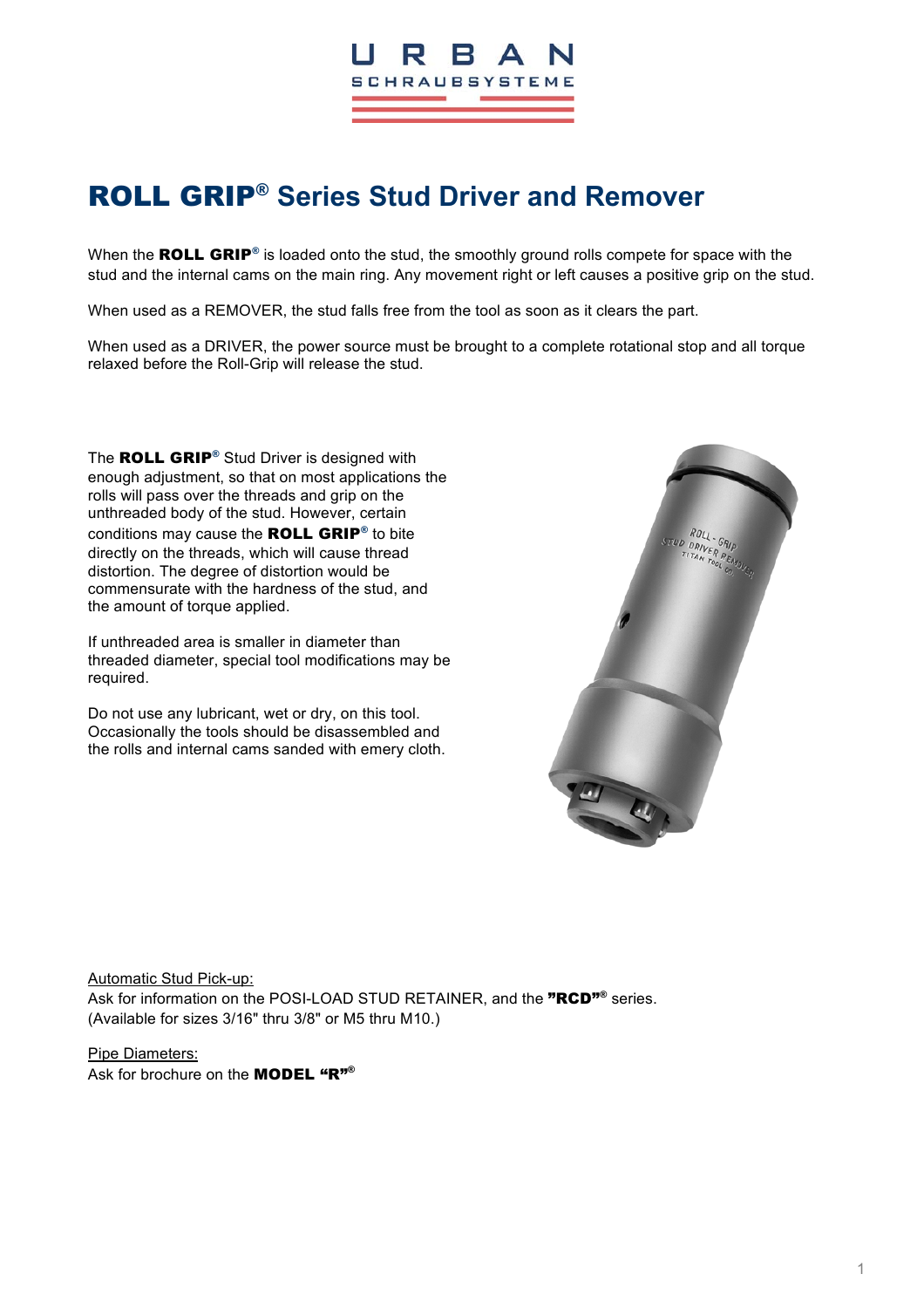#### $\overline{a}$ R **B** N  $\blacktriangle$ **SCHRAUBSYSTEME**

### **When ordering tool:**

Specify diameter of stud, length of thread on nut end, length of unthreaded body, and height of stud projection above casting.

Specify tool number.



### **Part numbers - Dimensions**

| metric Sizes        |                  |             |                        |                       |              |  |
|---------------------|------------------|-------------|------------------------|-----------------------|--------------|--|
| <b>Square Drive</b> | <b>Stud Size</b> | Part number | $\mathbf{A}$<br>±0.8MM | $\mathbf B$<br>±1.6MM | Weight<br>kg |  |
| 3/8"                | M <sub>5</sub>   | 3RM-1-6     | 25.4                   | 65.1                  | 0,4          |  |
|                     | M <sub>6</sub>   | 4RM-1-6     | 29.4                   | 78.6                  | 0,3          |  |
|                     | M7               | 4RM-2-6     | 29.4                   | 78.6                  | 0,3          |  |
|                     | M <sub>8</sub>   | 5RM-1-6     | 36.5                   | 83.3                  | 0,4          |  |
|                     | M <sub>5</sub>   | 3RM-1-8     | 25.4                   | 65.1                  | 0,2          |  |
|                     | M <sub>6</sub>   | 4RM-1-8     | 29.4                   | 78.6                  | 0,3          |  |
| 1/2"                | M7               | 4RM-2-8     | 29.4                   | 78.6                  | 0,3          |  |
|                     | M <sub>8</sub>   | 5RM-1-8     | 36.5                   | 83.3                  | 0,4          |  |
|                     | M10              | 6RM-1-8     | 42.9                   | 93.7                  | 0,6          |  |
|                     | M12              | 8RM-1-8     | 49.2                   | 123.8                 | 0,9          |  |
|                     | M12              | 8RM-1-12    | 48.4                   | 130.2                 | 1,3          |  |
|                     | M14              | 9RM-1-12    | 50.8                   | 136.5                 | 1,5          |  |
|                     | M16              | 10RM-1-12   | 54.0                   | 142.9                 | 1,8          |  |
|                     | M18              | 12RM-1-12   | 57.2                   | 162.0                 | 2,3          |  |
|                     | M20              | 12RM-2-12   | 57.2                   | 162.0                 | 2,3          |  |
| 3/4"                | M22              | 14RM-1-12   | 61.0                   | 171.5                 | 2,8          |  |
|                     | M24              | 16RM-1-12   | 64.3                   | 178.6                 | 3,1          |  |
|                     | M27              | 16RM-2-12   | 64.3                   | 178.6                 | 3,1          |  |
|                     | M30              | 18RM-1-12   | 69.9                   | 185.0                 | 3,0          |  |
|                     | M33              | 20RM-1-12   | 73.0                   | 191.3                 | 3,6          |  |
| 1 <sup>ii</sup>     | M18              | 12RM-1-16   | 57.2                   | 162.0                 | 2,3          |  |
|                     | M20              | 12RM-2-16   | 57.2                   | 162.0                 | 2,3          |  |
|                     | M22              | 14RM-1-16   | 61.0                   | 171.5                 | 2,8          |  |
|                     | M24              | 16RM-1-16   | 64.3                   | 178.6                 | 3,1          |  |
|                     | M27              | 16RM-2-16   | 64.3                   | 178.6                 | 3,1          |  |
|                     | M30              | 18RM-1-16   | 69.9                   | 185.0                 | 3,0          |  |
|                     | M33              | 20RM-1-16   | 73.0                   | 191.3                 | 3,5          |  |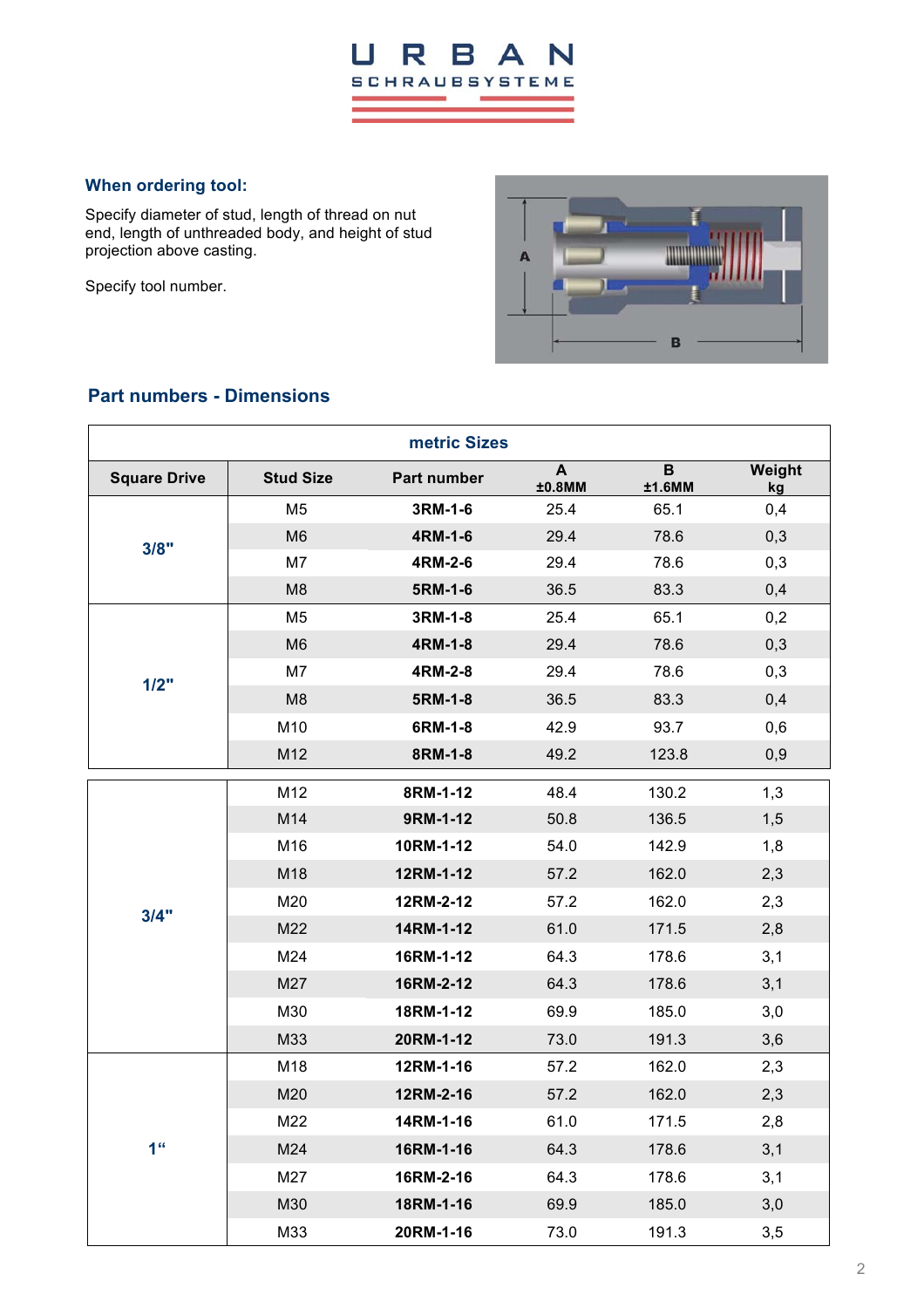## URBAN **SCHRAUBSYSTEME**

a.

×.

| inch Sizes          |                  |             |             |             |              |  |
|---------------------|------------------|-------------|-------------|-------------|--------------|--|
| <b>Square Drive</b> | <b>Stud Size</b> | Part number | A<br>±0.8MM | B<br>±1.6MM | Weight<br>kg |  |
| $3/8$ <sup>"</sup>  | $3/16$ "         | $3R-6$      | 25,4        | 65,1        | 0,2          |  |
|                     | $1/4$ "          | 4R-6        | 29,4        | 78,6        | 0,3          |  |
|                     | $5/16$ "         | 5R-6        | 36,5        | 83,3        | 0,4          |  |
|                     | $3/16$ "         | $3R-8$      | 25,4        | 65,1        | 0,2          |  |
|                     | $1/4$ "          | 4R-8        | 29,4        | 78,6        | 0,3          |  |
| $1/2$ <sup>"</sup>  | $5/16$ "         | 5R-8        | 36,5        | 83,3        | 0,4          |  |
|                     | $3/8$ "          | 6R-8        | 42,9        | 93,7        | 0,6          |  |
|                     | 7/16"            | 7R-8        | 49,2        | 120,7       | 0,9          |  |
|                     | 1/2"             | 8R-8        | 49,2        | 123,8       | 0,9          |  |
|                     | 1/2"             | 8R-12       | 48,4        | 130,2       | 1,3          |  |
|                     | 9/16"            | 9R-12       | 50,8        | 136,5       | 1,5          |  |
|                     | 5/8"             | 10R-12      | 54,0        | 142,9       | 1,8          |  |
| 3/4"                | 3/4"             | 12R-12      | 57,2        | 161,9       | 2,3          |  |
|                     | 7/8"             | 14R-12      | 61,0        | 171,5       | 2,8          |  |
|                     | 1"               | 16R-12      | 64,3        | 178,6       | 3,1          |  |
|                     | $1 - 1/8"$       | 18R-12      | 69,9        | 184,9       | 3,0          |  |
|                     | $1 - 1/4"$       | 20R-12      | 73,0        | 191,3       | 3,6          |  |
|                     | 3/4"             | 12R-16      | 57,2        | 161,9       | 2,3          |  |
|                     | 7/8"             | 14R-16      | 61,0        | 171,5       | 2,8          |  |
|                     | 1"               | 16R-16      | 64,3        | 178,6       | 3,1          |  |
|                     | $1 - 1/8"$       | 18R-16      | 69,9        | 184,9       | 3,0          |  |
|                     | $1 - 1/4"$       | 20R-16      | 73,0        | 191,3       | 3,5          |  |
| 1"                  | $1 - 3/8"$       | 22R-16      | 79,4        | 209,6       | 3,8          |  |
|                     | $1 - 1/2"$       | 24R-16      | 82,5        | 223,0       | 6,6          |  |
|                     | $1 - 5/8"$       | 26R-16      | 89,0        | 229,4       | 5,0          |  |
|                     | $1 - 3/4"$       | 28R-16      | 92,1        | 237,3       | 5,5          |  |
|                     | $1 - 7/8"$       | 30R-16      | 95,3        | 251,6       | 9,5          |  |
|                     | 2"               | 32R-16      | 101,6       | 251,6       | 11,4         |  |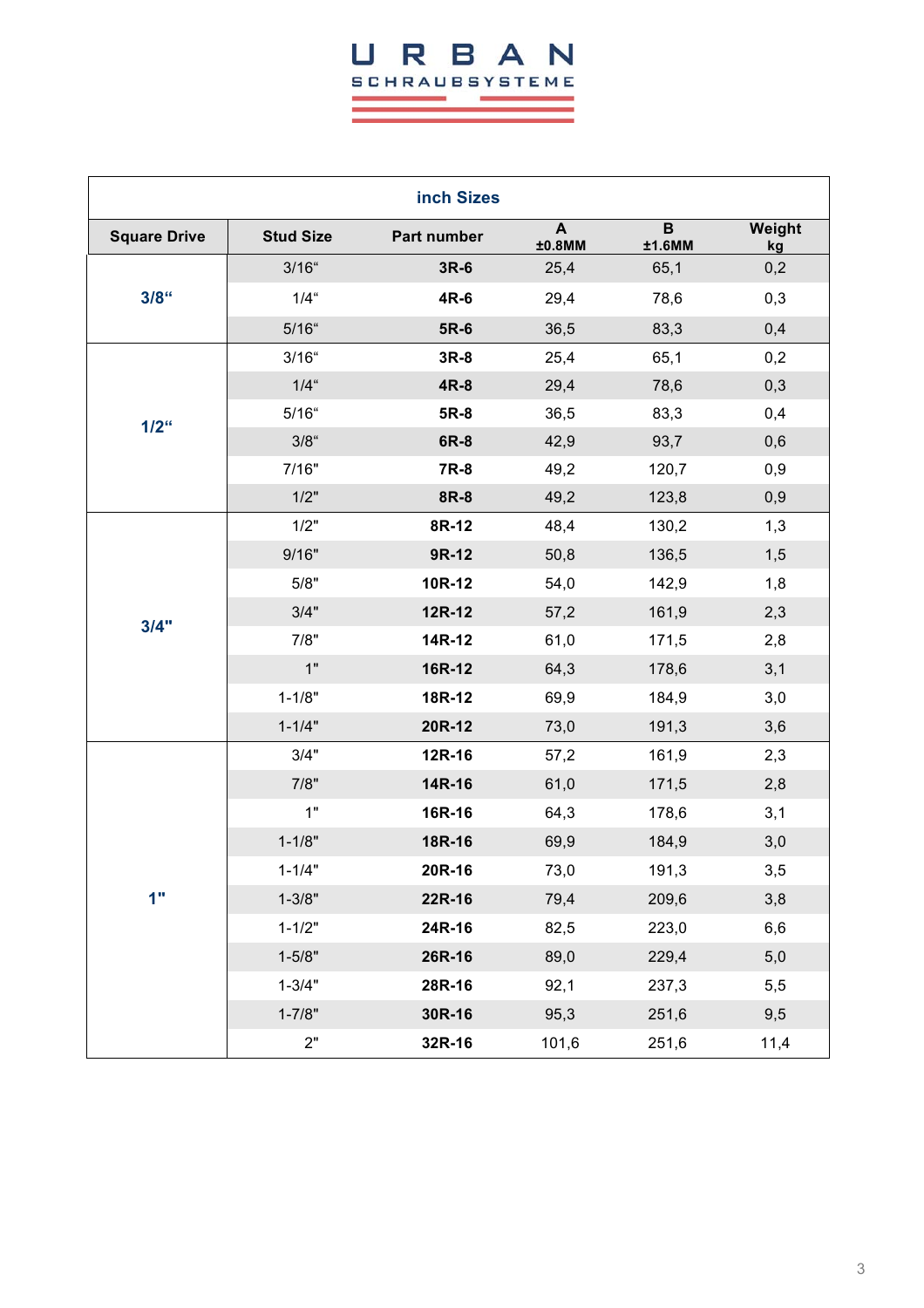## I. **SCHRAUBSYSTEME**

| inch Sizes          |                                        |        |                |             |              |  |
|---------------------|----------------------------------------|--------|----------------|-------------|--------------|--|
| <b>Square Drive</b> | <b>Stud Size</b><br><b>Part number</b> |        | A<br>$±0.8$ MM | B<br>±1.6MM | Weight<br>kg |  |
|                     | $1 - 3/8"$                             | 22R-24 | 79,4           | 209,6       | 6,9          |  |
|                     | $1 - 1/2"$                             | 24R-24 | 82,5           | 223,0       | 7,3          |  |
|                     | $1 - 5/8"$                             | 26R-24 | 89,0           | 229,4       | 7,8          |  |
|                     | $1 - 3/4"$                             | 28R-24 | 92,1           | 237,3       | 10,6         |  |
|                     | $1 - 7/8"$                             | 30R-24 | 95,3           | 243,7       | 7,7          |  |
|                     | 2"                                     | 32R-24 | 101,6          | 251,6       | 7,8          |  |
| $1 - 1/2"$          | $2 - 1/8"$                             | 34R-24 | 104,8          | 256,6       | 12,0         |  |
|                     | $2 - 1/4"$                             | 36R-24 | 108,0          | 265,9       | 12,6         |  |
|                     | $2 - 3/8"$                             | 38R-24 | 111,1          | 273,8       | 13,8         |  |
|                     | $2 - 1/2"$                             | 40R-24 | 114,3          | 280,1       | 11,4         |  |
|                     | $2 - 3/4"$                             | 44R-24 | 120,7          | 296,1       | 13,4         |  |
|                     | 3"                                     | 48R-24 | 127,0          | 310,4       | 13,4         |  |

#### all dimensions in millimeters **other sizes quoted on request**

The 3/8" and 1/2" Female Squares are equipped with a plain hole in one side for pin lock on male squares, and have a setscrew in the other side.

The 3/4" - 1" and 1-1/2" Female Squares are equipped with a cross pin and "O"-Ring. Larger sizes quoted on request.

#### **When ordering Spare Parts:**

Please give stud size and name of part required.

If ordering "Main Ring", also include square drive size.

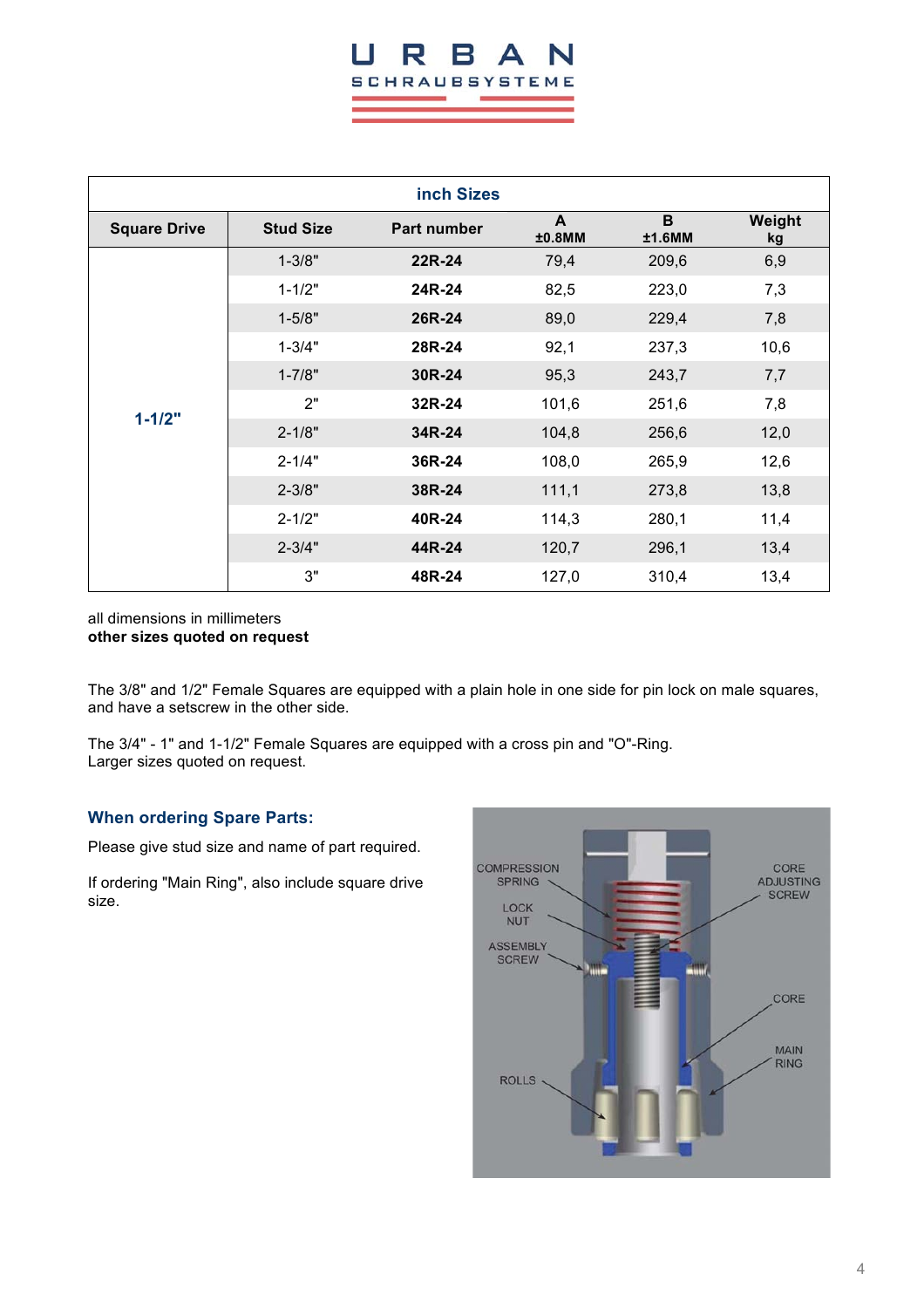



## **Stud Engagement Dimensions**

| metric Sizes     |                                |                   |             |                                          |           |  |
|------------------|--------------------------------|-------------------|-------------|------------------------------------------|-----------|--|
| <b>Stud Size</b> | A<br>max.<br><b>Total Grip</b> | B<br><b>Rolls</b> | $\mathbf c$ | D<br>min. Grip to<br><b>Top of Rolls</b> | E<br>max. |  |
| M <sub>5</sub>   | 24,6                           | 9,5               | 2,4         | 11,9                                     | 12,7      |  |
| M <sub>6</sub>   | 30,2                           | 11,0              | 3,2         | 14,3                                     | 15,9      |  |
| M7               | 30,2                           | 11,0              | 3,2         | 14,3                                     | 15,9      |  |
| M8               | 33,4                           | 11,0              | 3,2         | 14,6                                     | 19,0      |  |
| M10              | 38,9                           | 12,5              | 4,0         | 16,7                                     | 22,2      |  |
| M12              | 53,2                           | 20,7              | 4,0         | 24,6                                     | 28,6      |  |
| M14              | 57,1                           | 20,7              | 4,8         | 25,4                                     | 31,8      |  |
| M16              | 60,3                           | 20,7              | 4,8         | 25,4                                     | 34,9      |  |
| M18              | 66,7                           | 20,7              | 4,8         | 25,4                                     | 41,3      |  |
| <b>M20</b>       | 66,7                           | 20,7              | 4,8         | 25,4                                     | 41,3      |  |
| M22              | 73,0                           | 20,7              | 4,8         | 25,4                                     | 47,6      |  |
| M24              | 80,2                           | 20,7              | 5,6         | 26,2                                     | 54,0      |  |
| M27              | 80,2                           | 20,7              | 5,6         | 26,2                                     | 54,0      |  |
| M30              | 86,5                           | 20,7              | 5,6         | 26,2                                     | 60,6      |  |
| M33              | 92,9                           | 20,7              | 5,6         | 26,2                                     | 66,7      |  |